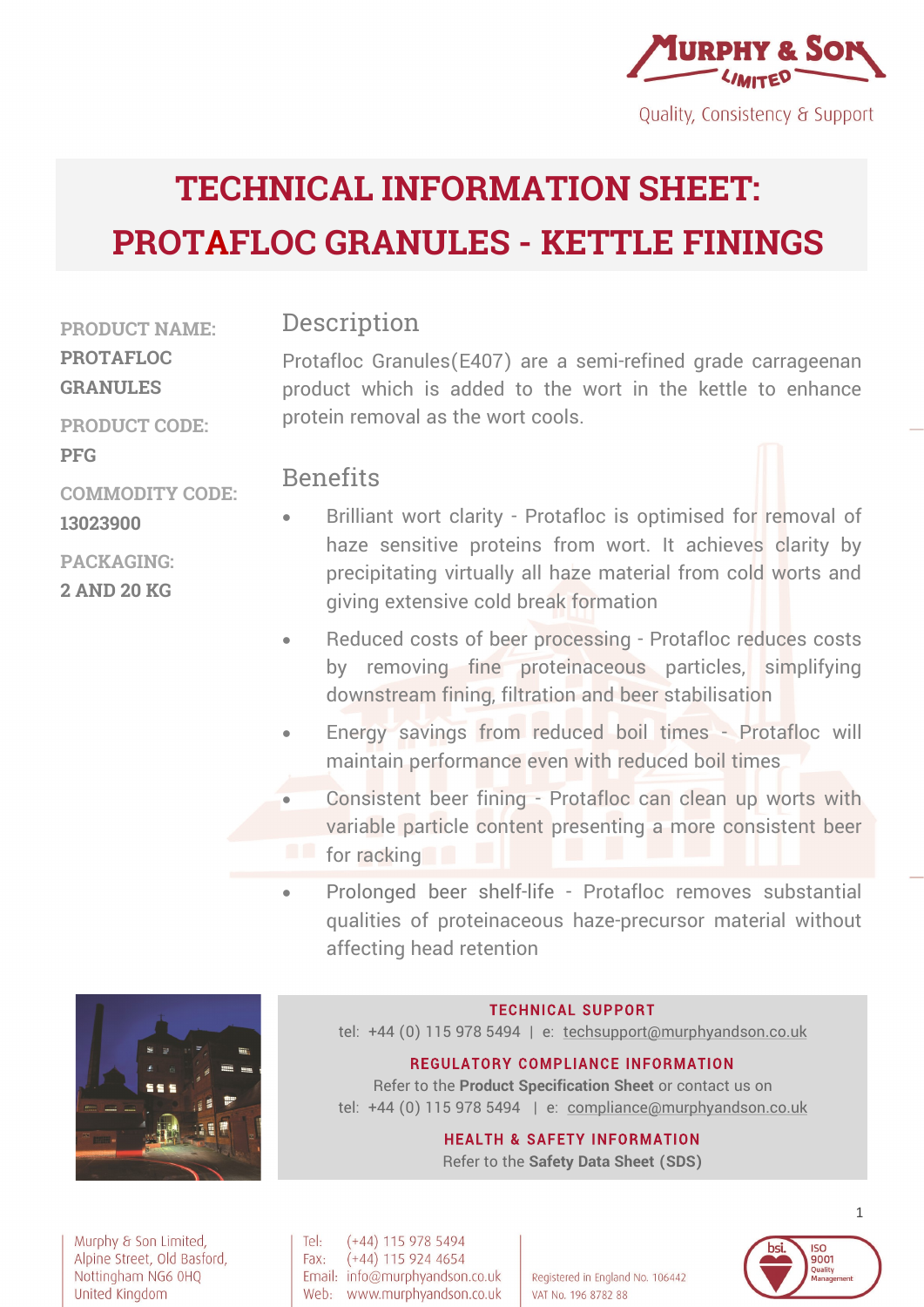

## Principle

The active ingredient in Protafloc is a polysaccharide called carrageenan which is derived from seaweed. Carrageenan in solution is negatively charged, owing to the sulphate groups along the polysaccharide backbone. It is these charged sites which interact with wort proteins.

In solution at temperatures above 65°C, the carrageenan has a random coil structure. As the wort cools the carrageenan takes a much more compact and ordered helical structure which is thought to drag the protein particles together to form aggregates. The aggregates, having a larger particle radius, settle faster.

Kettle finings are added in the kettle only to allow the carrageenan to dissolve. Wort proteins react with carrageenan as the wort cools and settle as a cold break during fermentation to be removed along with the excess yeast.

The removal of particles and protein from wort has been demonstrated by microscopic examination of pre-filtered beers and protein assay.

As the levels of kettle finings increase, the fine particle counts decrease. It should be noted that the particles below two microns are mostly responsible for blinding filter pores.

Since Kettle Finings remove both particulate and soluble protein, and soluble protein is a component of chill haze, it is unsurprising that the colloidal stability of kettle fined beers is enhanced.

### Guidelines for use

- Check that the product is within its shelf life before use
- Ensure that the product is dispersed into the wort and does not stick to the walls of the kettle or be drawn up the stack with the steam
- Carry out optimisation trials to determine the correct rate of use
- Read the Safety Data Sheet prior to use
- DO NOT open the kettle to make the addition unless the boil has been temporarily turned off
- DO NOT add the product significantly earlier or later than the recommended time



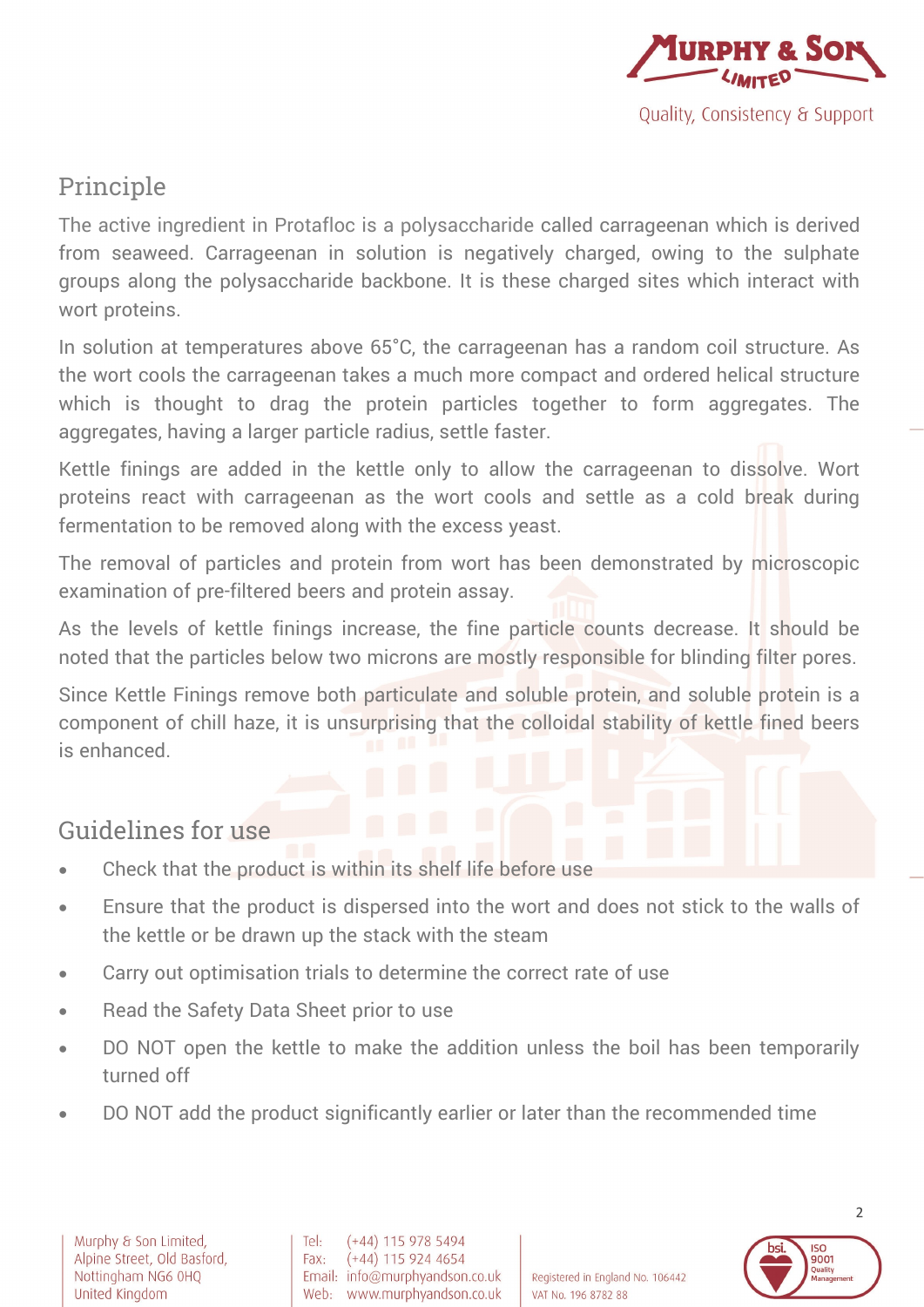

# Application and rates of use

Protafloc Granules should be added to the kettle ten minutes prior to the end of the boil or to the whirlpool if this is not possible. This allows the powder to dissolve and disperse the carrageenan into the wort. Should Protafloc be added early in the boil, then degradation of the polymer may occur and product efficiency is lost. The reaction between wort proteins and carrageenan is pH dependant and occurs at an optimum pH of 5.3. Below pH 4.4, the reaction does not occur and little benefit is gained from using Kettle finings.

# Kettle finings optimisation procedure

The exact rate for a given wort will vary according to the brewery, the recipe and the types of malt and adjuncts used. Typical rates vary from a range of 0.75g to 4.8g per hl , but a kettle finings optimisation should be carried out to determine this more accurately. Rates of use should be checked when you change supplier or move to new seasons malt.

When the dose rate increases, the clarity improves, but the level of sediment increases. Over-fining will give rise to beer losses in fermentation vessel. The optimisation procedure is as follows:

- Make up a solution of kettle finings by dissolving 1g of carrageenan product in a litre of boiling water. (This gives a 0.1% solution)
- Label seven 100 ml measuring cylinders in 5 ppm increments, including a 0ppm control up to 30ppm
- Add a range of finings rates to the 100ml measuring cylinders using a 10ml pipette (0.5 ml of kettle finings solution = 5ppm).
- Take a wort sample (approx. 2L) 15 minutes before the end of the boil and just before the addition of kettle finings.
- Fill the measuring cylinders with 100ml of hot wort.
- Record the wort clarity and appearance of the hot break.
- Cool by immersion in cold water in the bucket for 20 minutes.
- Allow to settle for  $2 4$  hrs and observe the appearance of the cold break, recording the wort clarity and cold break volume.
- Allow to stand for a full 24 hours to get a final result.